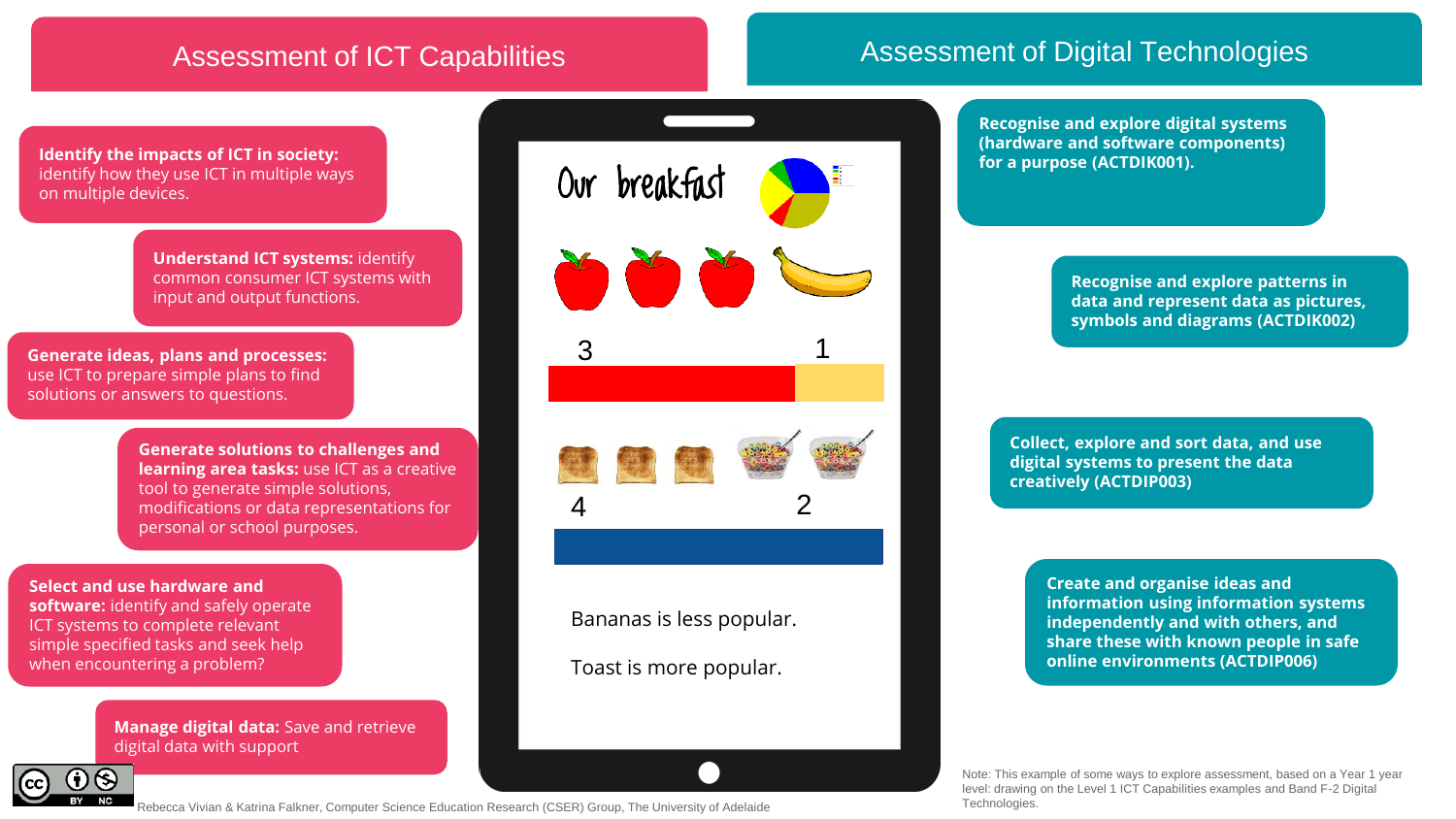# Assessment of ICT Capabilities **Assessment of Digital Technologies**

**Identify the impacts of ICT in society:** Can the student explain how else they use the tablet in the classroom? Can the student explain what is different about using the tablet to using the computer to present data?

> **Understand ICT systems:** Can the student talk about their ipad/tablet device? Can they explain the features?

**Generate solutions to challenges and learning area tasks:** Does the student select an appropriate app for the task (e.g. representing data)? Can the student use the software effectively as a tool to represent data class (e.g. about breakfast)?

**Select and use hardware and software:** Can the student successfully operate a tablet and software autonomously? Can they turn the tablet on and off? Can they find and open the app? Can they follow classroom help-seeking processes? (e.g. "Ask 3 before me")

> **Manage digital data:** Save and retrieve digital data with support



Bananas are less popular.

Toast is more popular.

**Recognise and explore digital systems (hardware and software components) for a purpose (ACTDIK001).** Can students identify what is the "hardware" (tablet) and what is the "software" (app)? Do they use this language when talking about their work? Can students explain how they use the software and hardware to solve their problem?

> **Recognise and explore patterns in data and represent data as pictures, symbols and diagrams (ACTDIK002):** Can the student represent their data as pictures and symbols? Can the student identify and explain patterns that they see in their data?

**Collect, explore and sort data, and use digital systems to present the data creatively (ACTDIP003).** Can the student collect data, sort their data into groups and present the data in different ways?

> **Create and organise ideas and information using information systems independently and with others, and share these with known people in safe online environments (ACTDIP006).** Can the student take a screenshot of their work and share this on the class blog/website? Can students use the tablet independently and with others to collect and represent their data?

Note: This example of some ways to explore assessment, based on a Year 1 year level: drawing on the Level 1 ICT Capabilities examples and Band F-2 Digital Technologies.



Rebecca Vivian & Katrina Falkner, Computer Science Education Research (CSER) Group, The University of Adelaide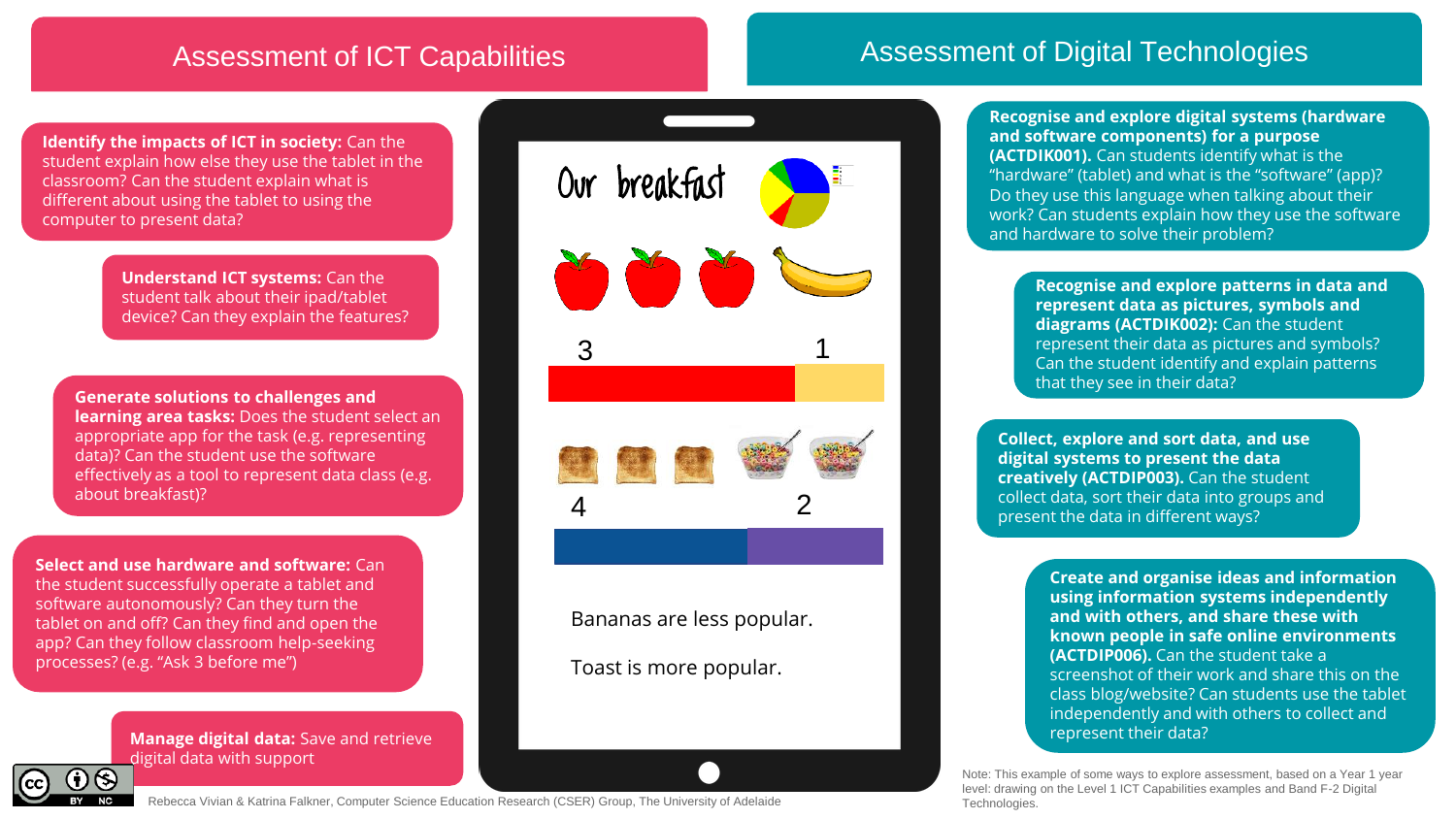

Rebecca Vivian & Katrina Falkner, Computer Science Education Research (CSER) Group, The University of Adelaide **examples and Search Science Advantage Computer Science Education Research (CSER) Group, The University of Adel**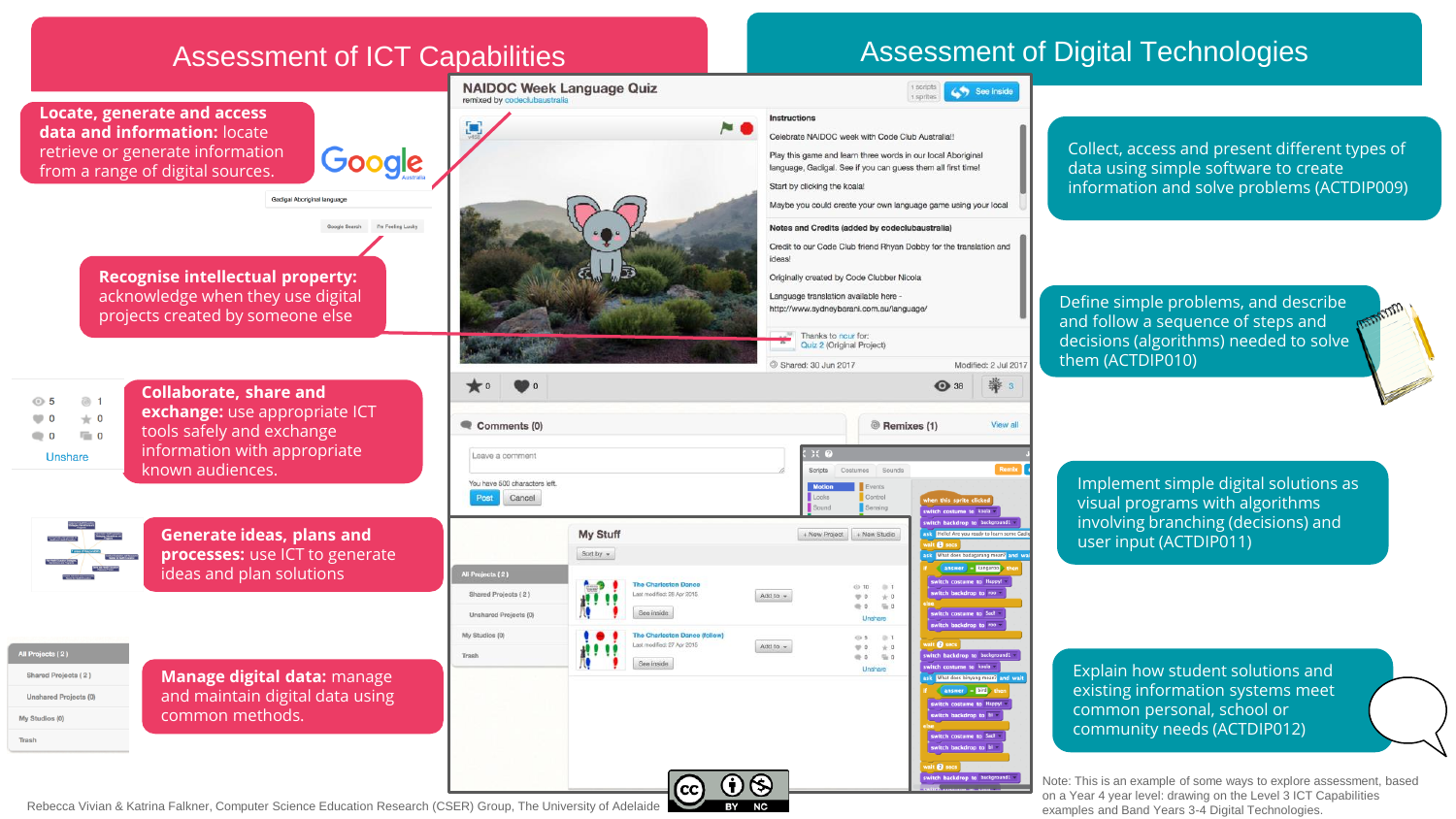**Soogle** 

gle Search Tm Feeling Lucky

### **Locate, generate and access data and information:** Does the student retrieve relevant & quality information from a range of digital sources to inform their Scratch project topic?

**Recognise intellectual property:** Has the student acknowledged when they have used blocks of code, ideas or remixed projects created by someone else? Can they explain when this is required and when it is not?

 $@1$ ⊙ 5  $\bullet$  0  $+0$  $\equiv$  0  $\bullet$  0 Unshare

**Collaborate, share and exchange:** Can students demonstrate how they can exchange (safe & appropriate) ideas with peers in Scratch using comments? Can they explain how to share and unshare Scratch projects?



**Generate ideas, plans and processes:** Does the student effectively use ICT to generate ideas and plan solutions for their Scratch project prior to coding? E.g. mind mapping software, storyboarding with slides.

All Projects (2) Shared Projects (2) Unshared Projects (0) My Studios (0) Trash

**Manage digital data:** Does the student manage and maintain their Scratch projects using suitable methods? Can the student organise project folders and save project versions?





# Assessment of ICT Capabilities **Assessment of Digital Technologies**

**Collect, access and present different types of data using simple software... (ACTDIP009):** Has the student identified and collected relevant data to include in their Scratch project (e.g. Indigenous words)? Can the student store this data in their program (e.g. using lists for Indigenous words)?

> **Define simple problems, and describe and follow a sequence of steps and decisions (algorithms).. (ACTDIP010):**  Do planning documents demonstrate the student's' logical algorithm design? Has the student clearly documented/ explained the stages involved in designing their Scratch project?

**Implement simple digital solutions as visual programs with algorithms involving branching and user input (ACTDIP011):** Has the student created a working program with visual programming language? Has the student used a decision-block? Is there evidence of user input into the program? Can students explain how their code works to meet their intended solution?

**Explain how student solutions meet common personal, school or community needs (ACTDIP012):** Can the student explain the purpose of the Scratch project, intended audience, what problem it solves and the benefits of using it?

Note: This is an example of some ways to explore assessment, based on a Year 4 year level: drawing on the Level 3 ICT Capabilities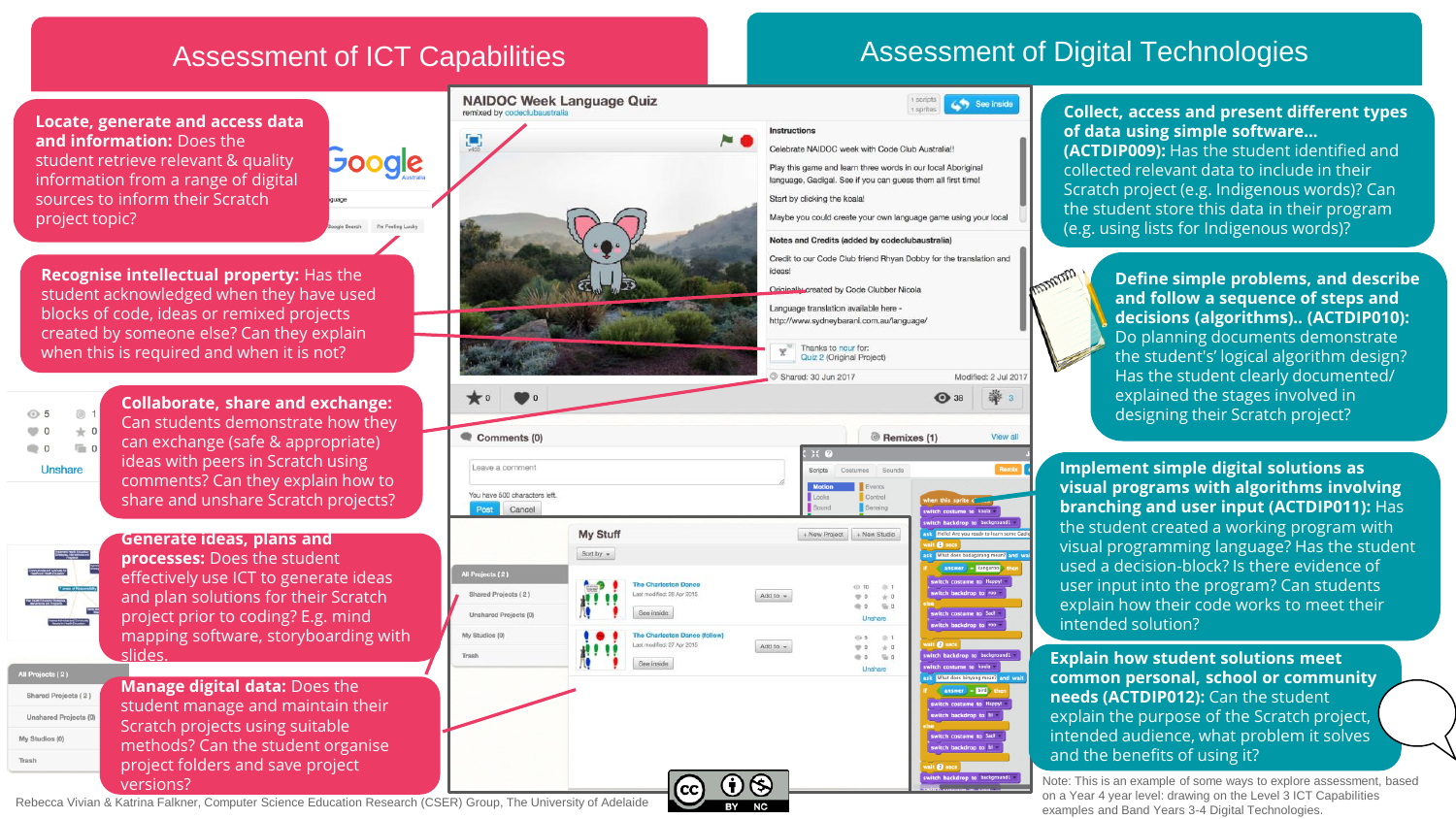### Assessment of ICT Capabilities Assessment of Digital Technologies

**Define and plan information searches:** locate, retrieve or generate information using search facilities and organise information in mormaton using search facilities and organise information in **Investigate how digital systems represent text, image** and the state of the state of the state of the state of the state of the state of the state of the state



**and audio data in binary (ACTDIK024)** 

**Generate ideas, plans and processes:** use appropriate ICT to collaboratively generate ideas and develop plans.

**Recognise intellectual property:** apply practices that comply with legal obligations regarding the ownership and use of digital products resources.

,<br>trict";function b(b){return this.each(function(/iv<br>trict";function b(b){return this.each(function(/iv **Example:** (b)); c.VERSION="3.3.7", c.TRANSITION\_DURATION=150, c.proint<br>
Digital Capacity:  $\frac{1}{2}$  (b)); c.VERSION="3.3.7", c.TRANSITION\_DURATION=150, c.proint<br>
Transfer (pelatedTarget: e[0]<br>
tab',(relatedTarget: e[0] **Group Presentation** (e),h?(b[e].offsetWidth,b.addClass("in")):b.removeClass("fade"),b.parent(".dropdo data-toggle="tab"]').attr("ar**ia-expande** ?()}var g=d.find("> .active"), h=e&& e")||!!d.find("> .fade").length);g.length&&h?g.one tionEnd", f).emulateTransitionEnd ar d=a.fn.tab;a.fn.tab=b,a.fn.tab.Constructor= onflict=function(){return a.fn.t a(document).on("click.bs.tab.data-api" "tab"]',e).on("click.bs.tab.data function b(b){return this.**each(funct** this),  $e=d.data("bs.affix")$ ,  $f="ob$ ()))) yar c=function(b,d){this.opt erty, fraction (b, d){this.opt<br>
His checkPosition, this).on("click.bs.affix.data-api", a.proxy(this,d),this.\$target=a<br>
dimed0ffset=mull,this.checkPosition()}c.DEFAULTS,d),this.\$target=a<br>
time(a,b,cd){var e=this.\$target=ayi

Is.pinnedOffsetenull,this.checkPos**ition()};c.VERSION="3.**3.7",C.RESET="affix affix-top<br>concion(a,b,c,d){var e=this.\$target.s**crollTop(),f=t**his.\$element.offset(),g=this.\$targ<br>"=this.affixed\estymn.plid"/{e+this.unpinc=f.t

**Investigate how data is transmitted and secured in wired, wireless and mobile networks, and how the specifications affect performance (ACTDIK023)** 

**Plan and manage projects that create and communicate ideas and information collaboratively online, taking safety and social contexts into account (ACTDIP032)**

**Understand computer mediated communications (CMC):** understand that there are various methods of collaboration through CMCs that vary in form and control.



Group, The University of Adelaide

Note: This example of some ways to explore assessment, based on a Year 8 year level: drawing on the Level 5 ICT Capabilities examples and Band 7-8 for Digital Technologies. Rebecca Vivian & Katrina Falkner, Cubi 1999 with the Level 5 ICT Capabilities examples and Band 7-8 for Digital Technologies.